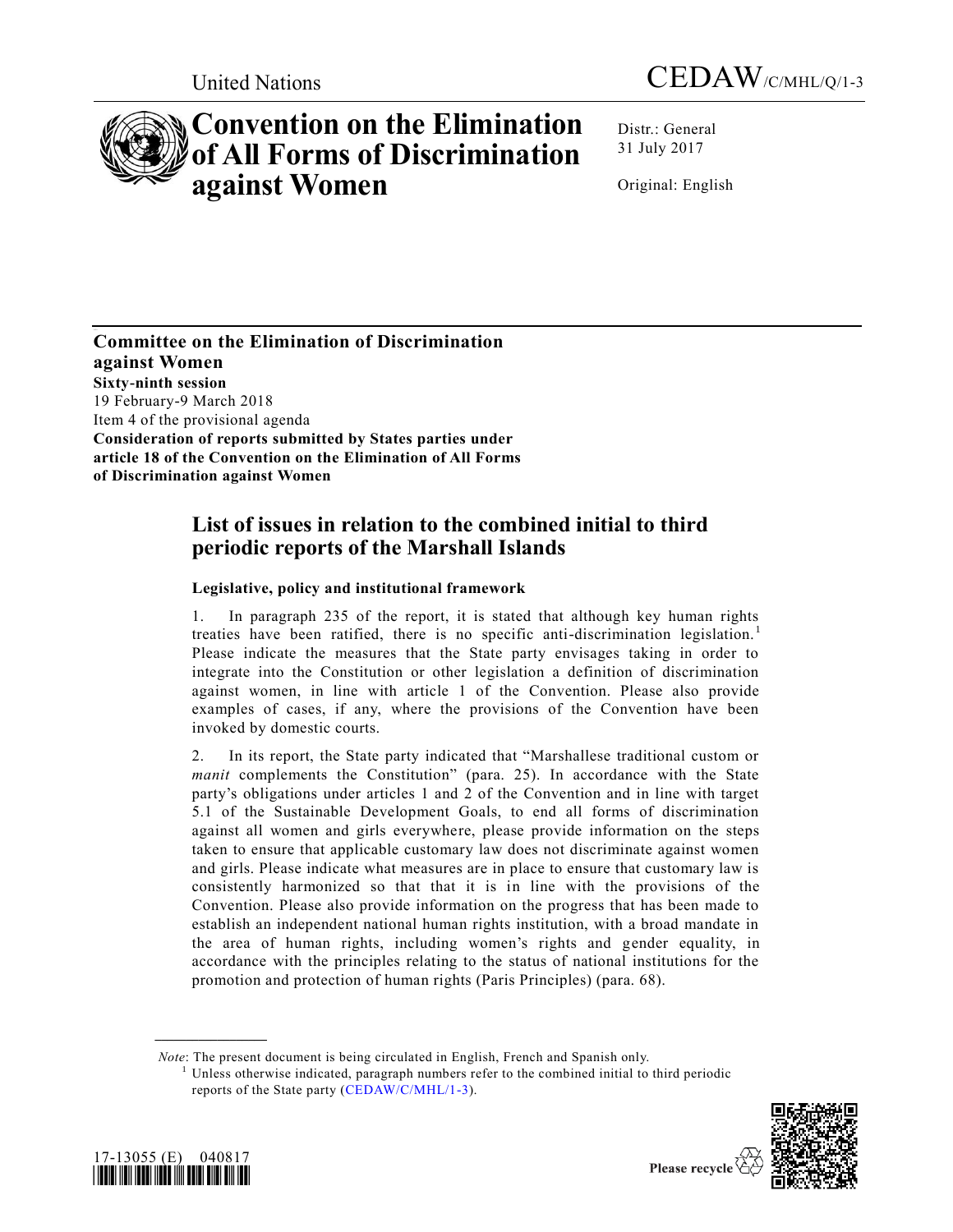#### **Data collection**

3. In paragraph 42 of the report, it is stated that there are no legal provisions for the collection of disaggregated data and that data collection needs to be improved and extended to other sectors. Please provide information on the specific measures that are being taken to establish a dedicated entity to ensure the systematic collection of comprehensive data disaggregated by sex and measurable indicators to assess trends in the situation of women and girls, including for the implementation of the Sustainable Development Goals, and the progress made in achieving substantive equality. Is it envisaged that laws governing the production of gender statistics envisaged will be adopted?

# **National machinery for the advancement of women**

4. According to the report, the Gender and Development Office in the Ministry of Internal Affairs is the government body responsible for leading the advancement of gender equality in the State party (para. 64). However, the State party has not yet appointed gender focal points across government ministries and agencies (para. 65) and the financial resources allocated to the Office are limited. Furthermore, the State party's gender mainstreaming policy has yet to be implemented (para. 235). Please provide an update on the measures taken to appoint gender focal points and to implement the gender mainstreaming policy. Please also indicate what measures are being taken to improve skills in human rights analysis and gender mainstreaming, which are considered to be lacking in the State party (para. 67). Please provide detailed information on the challenges and achievements of the State party in implementing its gender-responsive budgeting activities. Please also indicate what steps have been taken to increase the budget allocation to the Office so that it can effectively undertake its activities as the national machinery for the advancement of women.

# **Temporary special measures**

5. The State party report is silent on the legislative and other measures aimed at increasing the number of women in decision-making bodies at all levels and in all areas. Please provide information on temporary special measures already instituted and/or envisaged, in accordance with article 4 (1) of the Convention and the Committee's general recommendation No. 25 (2004) on temporary special measures, to accelerate the realization of the de facto equality of women with men.

# **Stereotypes and harmful practices**

6. Please provide information on the measures taken to develop a comprehensive policy to change social and cultural patterns that lead to stereotyping and reinforcement of the traditional roles of women and men within the family and society, particularly targeting gender socialization practices, which promote men as breadwinners (para. 92) and women as mothers. Please also provide information on the role of the Gender and Development Office in implementing such measures, including raising awareness of gender stereotypes regarding the roles of men and women in society. Please indicate what impact such measures have had in eliminating stereotypical perceptions and attitudes regarding the roles of women in society and in the family, as well as in addressing the persistence of harmful practices such as child marriages.

# **Gender-based violence against women**

7. In paragraph 47, it is indicated that a study that was conducted in the four atolls of Majuro, Kwjalein (Ebeye), Mili and Ebon revealed that gender-based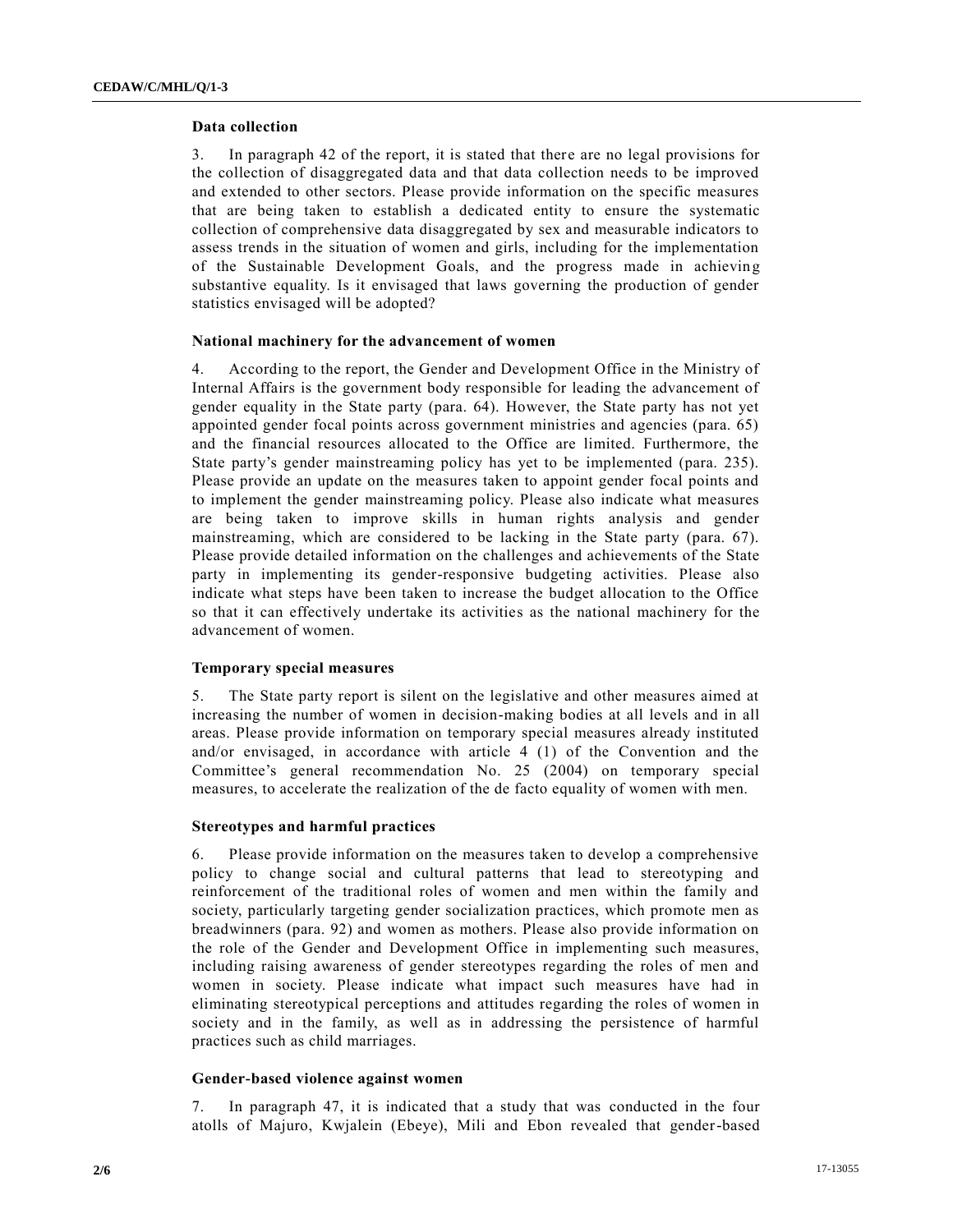violence against women is a major issue, such that about 80 per cent of women reported having experienced physical violence. Information before the Committee also indicates that there is a high level of gender-based violence against women in the State party, with a high degree of acceptance of gender-based violence against women as "normal". Please provide information on the challenges and successes in the implementation of the Domestic Violence Prevention and Protection Act, 2011. Please indicate whether there are budgetary commitments for the implementation of the Act. Please state whether the definition of rape includes marital rape. Please also provide information on the specific role of the Domestic Violence Prevention and Protection Act Technical Working Group in coordinating the implementation of the Act, particularly in the outer islands, where physical violence is reportedly prevalent (para. 230). Please indicate what measures have been taken to raise awareness to improve societal attitudes towards gender-based violence against women and girls. Please also indicate whether the use of corporal punishment on girls is prohibited in both family and school settings.

8. Please provide information on the number of protection orders that have been issued since the adoption of the Domestic Violence Prevention and Protection Act and the number of those that have been violated, as well as the sanctions that have been imposed for violating such orders (para. 31). Please also provide data, disaggregated by age and type of offence, on cases of violence against women reported to the police, the number of cases brought to court and the number of prosecutions and convictions resulting from those cases. Please provide information on the impact of the "No-drop" policy in addressing domestic violence and encouraging reporting by victims (para. 38). Please provide information on how nationwide data is collected, collated, analysed and shared for the purpose of effectively combating gender-based violence against women and girls, including domestic violence, particularly in the outer islands.

9. It is indicated in the report that penalties for violence against women in the Domestic Violence Prevention and Protection Act overlap with the provisions of the Criminal Code for similar offences, so that certain offences are punishable by either lighter or heavier penalties, depending on which law the charges are laid under (para. 233). Please provide information on the measures being taken to address the overlap in the criminal regulation of various offences related to gender-based violence against women, which affects the nature of the penalties that can be imposed. In the report, it is also indicated that gender-based violence against women is a challenge that is complicated by, inter alia, social practices and a lack of institutional support and agencies to provide relief or shelters (paras. 232 and 233). Please provide information on the availability and accessibility of shelters for women and girls who are victims of violence, particularly in the outer islands, and the nature of their funding, including the source, sustainability and extent of that funding.

# **Trafficking**

10. Information before the Committee indicates that the State party is a source and destination country for trafficking. In paragraph 97 of the report, the State party indicated that "there is limited data on the demographics of the women who are victims of trafficking, the people who facilitate the trafficking of women, the reasons why women engage in sex work". Please provide information on the measures being taken to conduct a comprehensive study to investigate the extent and root causes of trafficking in persons and the exploitation of prostitution, particularly of women and girls, in the State party. In paragraph 101, it is stated that a national task force on human trafficking provides a forum for the discussion of and consultation on issues pertaining to human trafficking and makes recommendations to the Government. Please provide information on: (a) the current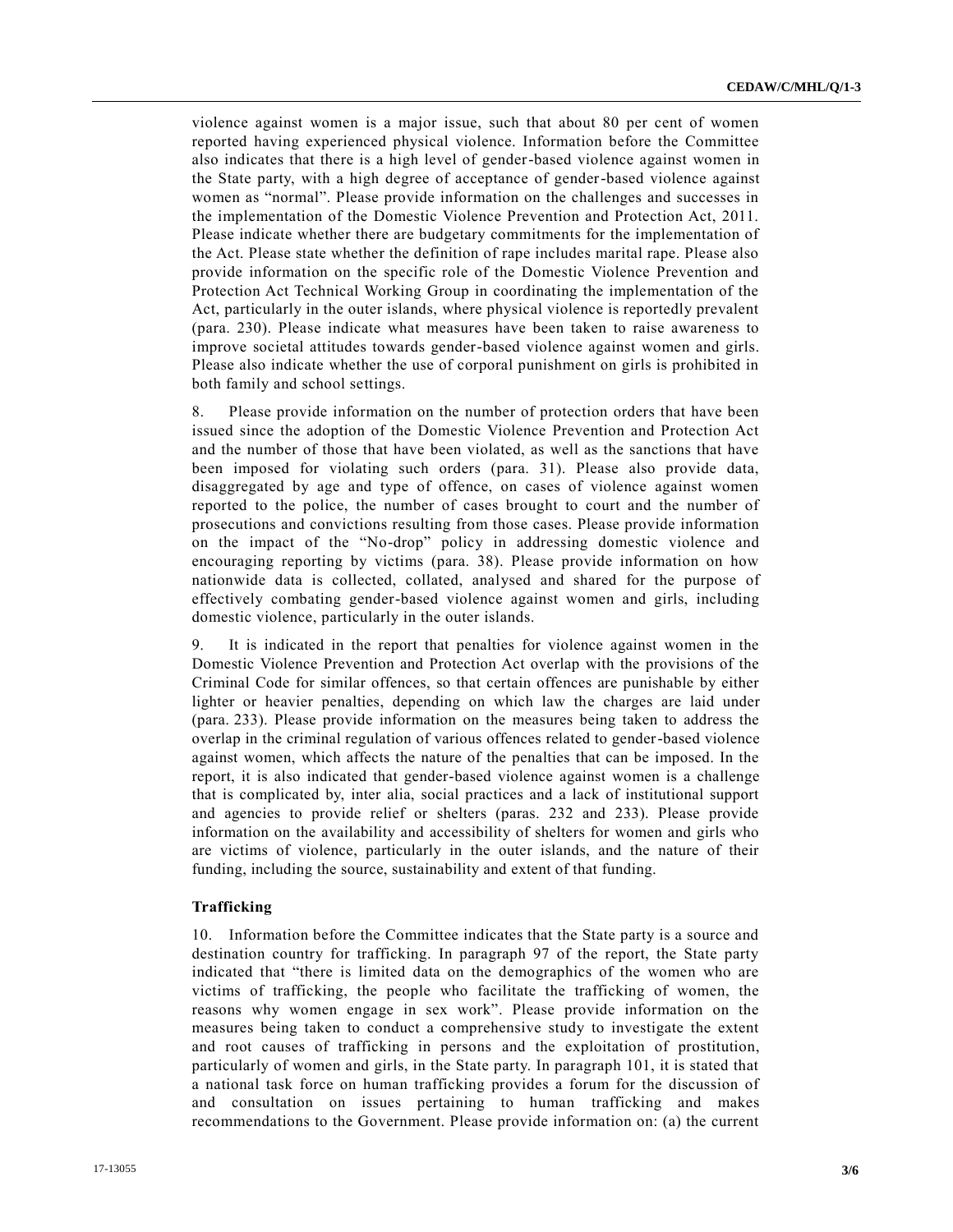legal framework to combat trafficking in persons; (b) the number of cases investigated and prosecuted and the nature of sanctions imposed on the perpetrators of trafficking in human beings, particularly involving the trafficking of women and girls; (c) the measures in place to, inter alia, identify, screen, protect and assist women and girls who are victims of trafficking and raise public awareness of trafficking in human beings; (d) the measures taken to combat the recruitment of women and girls as sex workers for crew members aboard foreign fishing and trans-shipping vessels that put in at Maduro, including women from East Asia, who are forced into prostitution in onshore establishments that are patronized by the crew members of foreign fishing vessels.

#### **Participation in political and public life**

11. In paragraph 14 of the report, it is indicated that, although there has been some improvement in the representation of women in decision-making bodies, including the election of the first female President, they remain underrepresented particularly in the parliament (the Council of Iroji and the Nitijela) and the judiciary. Please provide information on the steps envisaged to increase the number of women elected and appointed to decision-making bodies, including statutory boards, trade unions and local councils, and to achieve equal representation of women in political and public life, including through the adoption of temporary special measures, in accordance with article 4 (1) of the Convention and the Committee's general recommendation No. 25. Please provide, in particular, information on measures taken or envisaged, in accordance with general recommendation No. 23 (1997) on women in public life, to introduce a system of quotas that would aim at achieving, at a minimum, a 30 per cent representation of women in the parliament, and to support women candidates for elected positions, particularly in the parliament (paras. 12 and 106). Please indicate whether there are incentives for political parties to include women on lists of candidates for national and local elections.

#### **Education**

12. In paragraph 132 of the report, it is acknowledged that the incidence of teenage pregnancy is high and that the State party records the highest rate of adolescent fertility in the Pacific region. Please provide detailed information on the programmes in place aimed at reducing the incidence of teenage pregnancy. In paragraph 133, it is indicated that, under the public high school rules and regulations, a pregnant student is permitted to remain in school as long as her pregnancy does not affect her grades or attendance, but that the policy does not apply to private schools. Please provide information on the uniform application of that policy to private schools and the re-entry of teenage mothers into formal education, including private schools, after delivery. Please also provide an update on the progress made to develop an age-appropriate education programme on sexual and reproductive health and rights for all levels of education in the State party. Please provide data on: (a) the dropout rates of girls owing to pregnancy and the levels at which they occur; (b) the indirect costs that might impede the access of women and girls to education; and (c) the number of teenage mothers who have returned to school after giving birth during the reporting period.

13. In the report, it is indicated that traditional attitudes and customs still exert pressure over educational choices (para. 131). Please provide information on the specific measures in place to encourage girls to pursue non-traditional courses, in particular those in the areas of science, technology, engineering and mathematics. Please also provide information on the progress made to: (a) revise school textbooks in order to remove gender stereotypes; and (b) improve access to learning materials for women and girls in outer island schools (para. 126).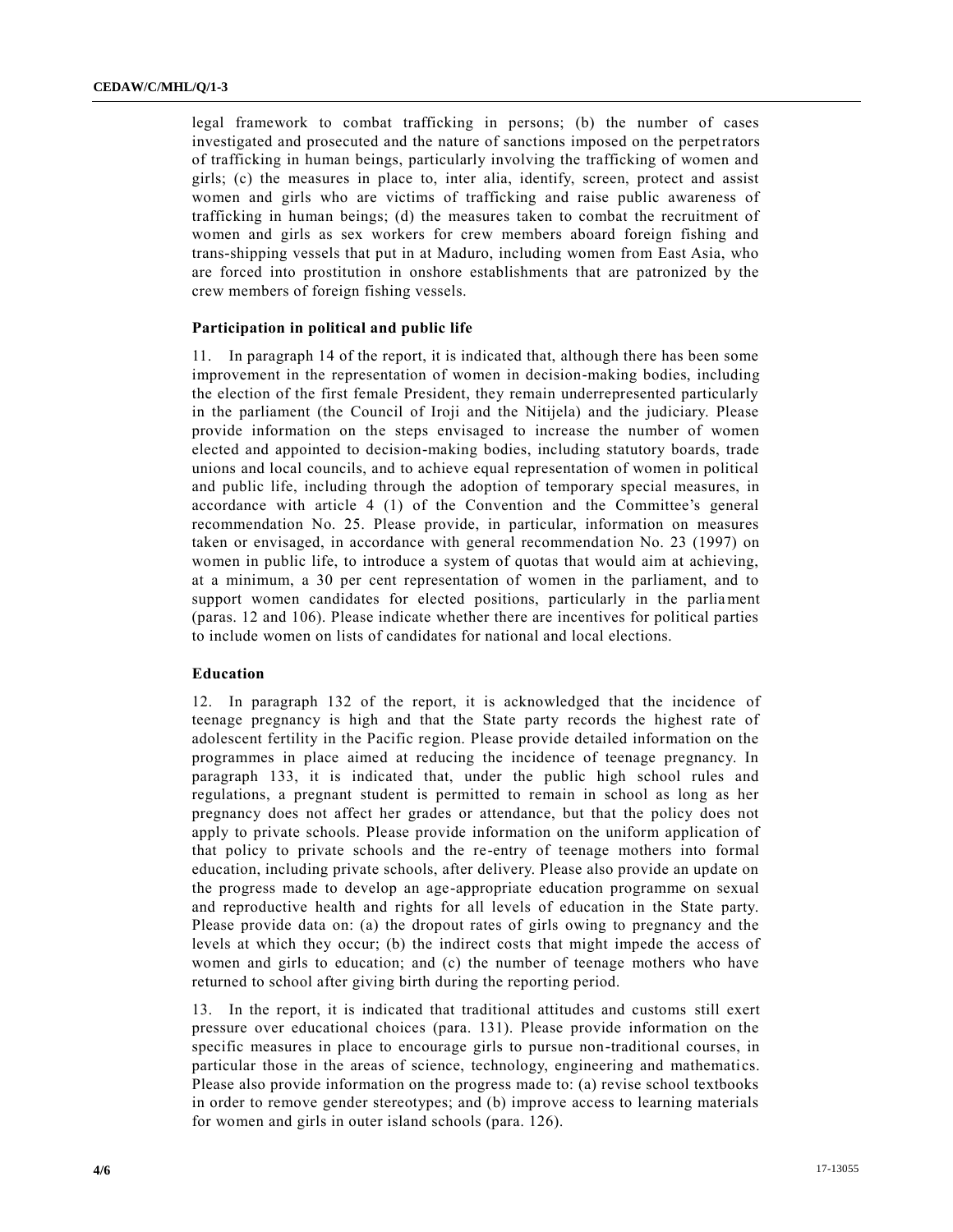# **Employment**

14. In paragraph 147 of the report, it is indicated that the number of women employed by the Public Service Commission has increased over the last three calendar years. Please provide data on the labour participation of women in the private sector. Please also provide an update on progress made: (a) to pass the bill that was introduced in the parliament in March 2016, which seeks to amend the minimum wage (para. 145); and (b) to enact additional legislation to provide for health and safety and address concerns over worker's compensation, particularly women (para. 148). Please also provide information on the concrete measures taken: (a) to improve the rate of employment of women, including through the use of temporary special measures; and (b) to enforce the principle of equal pay for work of equal value, in line with the International Labour Organization (ILO) Equal Remuneration Convention, 1951 (No. 100), in order to close the wage gap between women and men (para. 151). Please indicate what measures are being taken: (a) to improve the availability of childcare facilities; (b) to enact a law to provide for maternity leave for private sector employees; and (c) to review the pay scale set by the Public Service Commission that is based on education, experience and job responsibilities (paras. 150 and 151). Please also indicate whether the law provides for maternity leave in accordance with ILO standards.

# **Health**

15. In the report, the State party indicated that more women than men have died from cancer caused by radiation associated with the nuclear testing programme of the United States of America (para. 164). It is also indicated that women from four nuclear-affected atolls suffer from the effects of nuclear testing, which has had an impact on their sexual and reproductive health, as the radiation has affected their ability to bear healthy children (para. 210). In the report, it is further stated that women: (a) suffered high rates of miscarriages; (b) gave birth to babies with severe birth defects; and (c) suffered changes in menstrual cycles and a subsequent inability to conceive. Please provide information on the measures being taken to address those impacts on women and girls, including the attendant high incidence of thyroid cancer. Specifically, please provide information on the concrete measures being taken to verify the extent to which radionuclides were actually present in the breast milk of women exposed to nuclear testing, so that the risks to individuals who were breastfed by those women and the medical interventions subsequently available to them can be properly assessed.

16. Please provide information on the measures taken to adopt a definition of a skilled birth attendant, in line with internationally agreed definitions, and on the steps taken to improve data collection on maternal mortality. Please indicate what measures are in place to address the high prevalence of sexually transmitted infections. Please provide information on the incidence of unsafe abortions and the impact on women's health, including maternal mortality. Please also provide information regarding the grounds on which an abortion can be procured and whether abortion has been decriminalized in all cases. Please also respond to reports that abortion requires spousal consent.

# **Rural women**

17. In paragraph 185 of the report, it is stated that the "widely dispersed populations, remoteness and limited communications and transportations of the outer islands means real constraints on the equal access and efficiency of service delivery". Please provide information on the measures taken to address the problem of limited public services and infrastructure in the outer islands (para. 187). Please